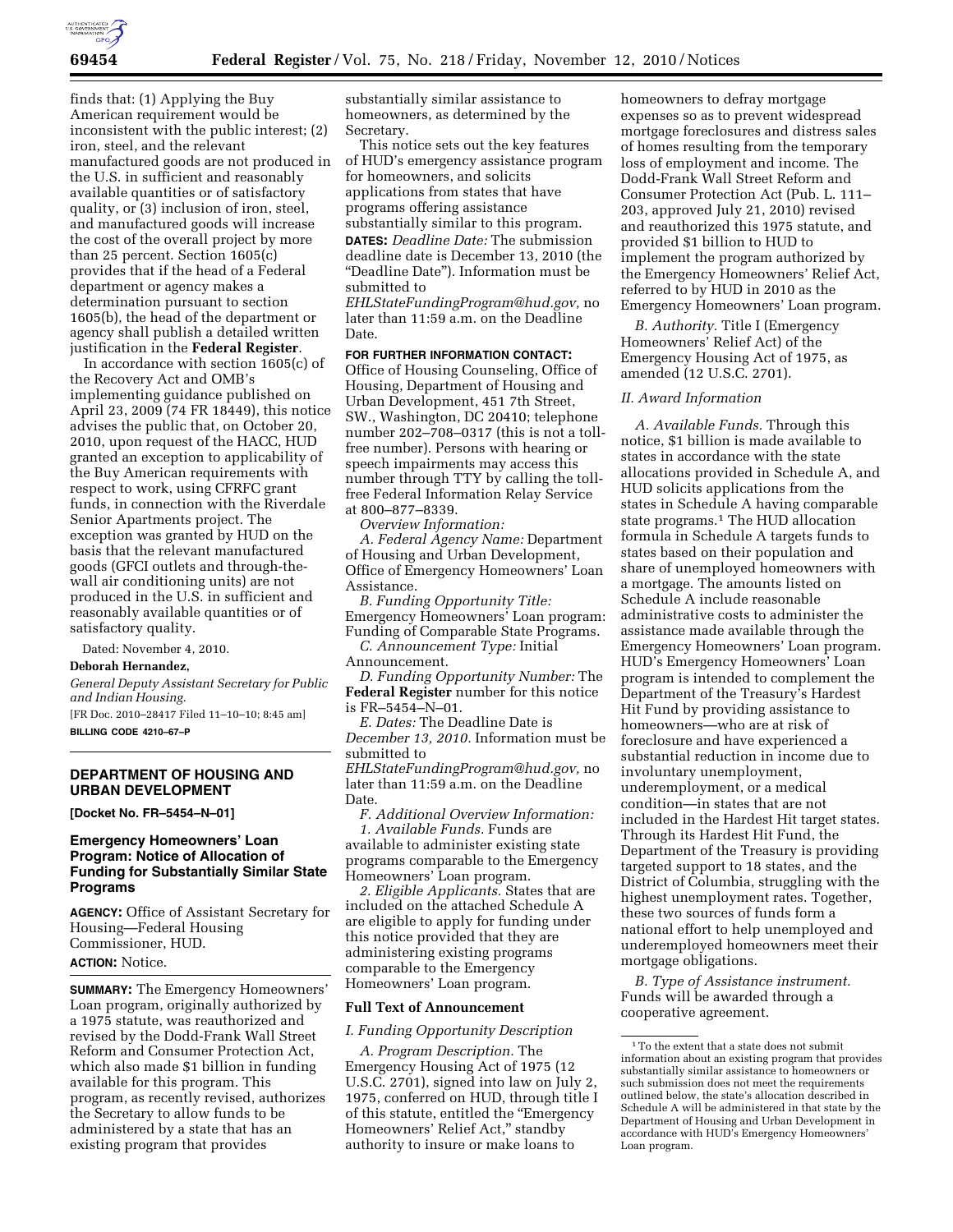# *III. Eligibility Information*

*A. Eligible Applicants.* Eligible applicants are states, including the Commonwealth of Puerto Rico, state housing finance agencies, or other nonprofit entities that are stateadministered or state-chartered, and over which a state has effective control, oversight responsibility, and the authority to audit.

*B. Eligible State Programs.* A state program that is eligible for funding under the Emergency Homeowners' Loan program is one that meets all of the following conditions:

*1. State Program.* As provided in Section III.A., the program must be administered directly by the state or must be administered by an agency of the state, or other stated-chartered or state-administered entity over which the state has effective control, oversight responsibility, and the authority to audit.

*2. Existing Program.* The program must have been in existence and in operation no later than July 21, 2010. Eligible state programs are those that already have experience, during this current housing crisis, in providing emergency mortgage assistance to homeowners at the risk of foreclosure. States with existing programs must have the capability, readiness, and ability to immediately implement, and successfully expend, the assistance made available to it by and through this solicitation.

*3. Mortgage relief for unemployed or under-employed homeowners.* The program must be one that provides mortgage relief for unemployed or under-employed homeowners, as provided in Section III.B.6.

*4. Open to all homeowners meeting criteria in Section III.B.6.* The program is open to all homeowners meeting the criteria in section III.B.6, without regard to race, color, religion, sex, familial status, national origin, or disability.

*5. Operation of the program in a costeffective manner and administrative costs.* The program is administered in a cost-effective manner without excessive salary, overhead, or administrative expense and allows for the commencement of application acceptance by December 31, 2010, and obligation of all funds prior to October 1, 2011.

*6. Program Requirements.* 

*a. Eligible homeowners.* For a state to administer a program comparable to the Emergency Homeowners' Loan program, the state program must provide assistance to a homeowner who must:

i. Reside in the mortgaged property as principal residence. The mortgaged

property must also be a single family residence (1- to 4-unit structure or condominium);

ii. Be involuntarily unemployed or underemployed as the result of adverse economic conditions or have suffered a loss of income due to medical conditions, as specified under the state program;

iii. Have, as of the date of application for assistance to the state program, income that is equal to, or less than, 120 percent of the area median income (AMI), for the area in which the homeowner resides and whose income includes wage, salary, and selfemployed earnings and income;

iv. Have current, gross income that is at least 15 percent lower than the homeowner's income previous to the date that the homeowner became unemployed or underemployed, or suffered a medical condition that resulted in a reduction in income;

v. Be delinquent on payments on the first mortgage on the mortgaged property to such an extent that foreclosure is imminent, and the homeowner and/or lender can provide evidence, satisfactory to the state, that the foreclosure is imminent (''delinquent'' means that payments under the mortgage have been delinquent for at least 3 months);

vi. Have a reasonable likelihood of being able to resume repayment of the first mortgage obligations, and meet other housing expenses and debt obligations, when the assistance ends and/or borrower regains full employment, as determined by criteria under the state program.

*b. Eligible assistance.* For a state to administer a program comparable to the Emergency Homeowners' Loan program, the state program must provide assistance that meets the following conditions:

i. Assistance provided to the eligible homeowner must be assistance directed at making payments on the first mortgage of the mortgaged property.

ii. The total amount of assistance provided to the homeowner(s) for one mortgaged property is limited, with a preference for placing a restriction of 24 months on the duration of assistance and a cap of \$50,000 on the amount of assistance, comparable to the limit established by the Dodd-Frank Wall Street Reform and Consumer Protection Act.

*c. Repayment Terms.* The state program must provide for repayment of the emergency mortgage assistance and provide security for such repayment by recordation of a HUD mortgage as a junior lien on the property. Any and all funds received by the program shall be

in accordance with the HUD mortgage document.

*d. Termination of Monthly Assistance.*  The state program must provide for termination of assistance under conditions that include but are not limited to conditions comparable to the following:

i. The homeowner no longer resides in, sells, transfers or otherwise conveys, or refinances, in which the borrower draws cash, the mortgaged property; or

ii. The homeowner defaults on that portion of the homeowner's current first lien mortgage loan payments for which the homeowner remains responsible.

#### *IV. Submission of Information*

A. There is no required application form. Eligible jurisdictions should submit information and evidence of the program that is comparable to the Emergency Homeowners' Loan program, as specified in this notice. The information submitted must include documentation that the program is a state-administered or state-chartered program as provided in Sections III.B. and Section IV.

*B. Capacity of Existing Program.* As part of its submission:

• Each state must describe information regarding the number and type of homeowners assisted by its program. The number and type of assisted homeowners identified should cover the period beginning with the inception of the state's program and ending on July 21, 2010.

• Each state must also describe in detail the procedures it will use to ensure that it will be able to begin taking applications from homeowners by December 31, 2010, and will obligate its allocation, provided under this notice, by September 30, 2011. Information regarding the number of full-time staff assigned to the state's program, including the type, tenure, and experience of such staff, and the number of bilingual staff assigned to the program, should be provided. Experience is relevant if it corresponds directly to programs of a similar scale and purpose; for example, real estate or housing finance program experience.

• States also must describe the number of additional staff above and beyond current staffing levels who would need to be hired in order to carry out the HUD portion of the existing state program.

*C. Administrative Costs.* HUD seeks to ensure that administrative costs incurred by applicants are reasonable and that states are able to implement their homeowner assistance program in a cost-effective manner. As a result, states with comparable programs must